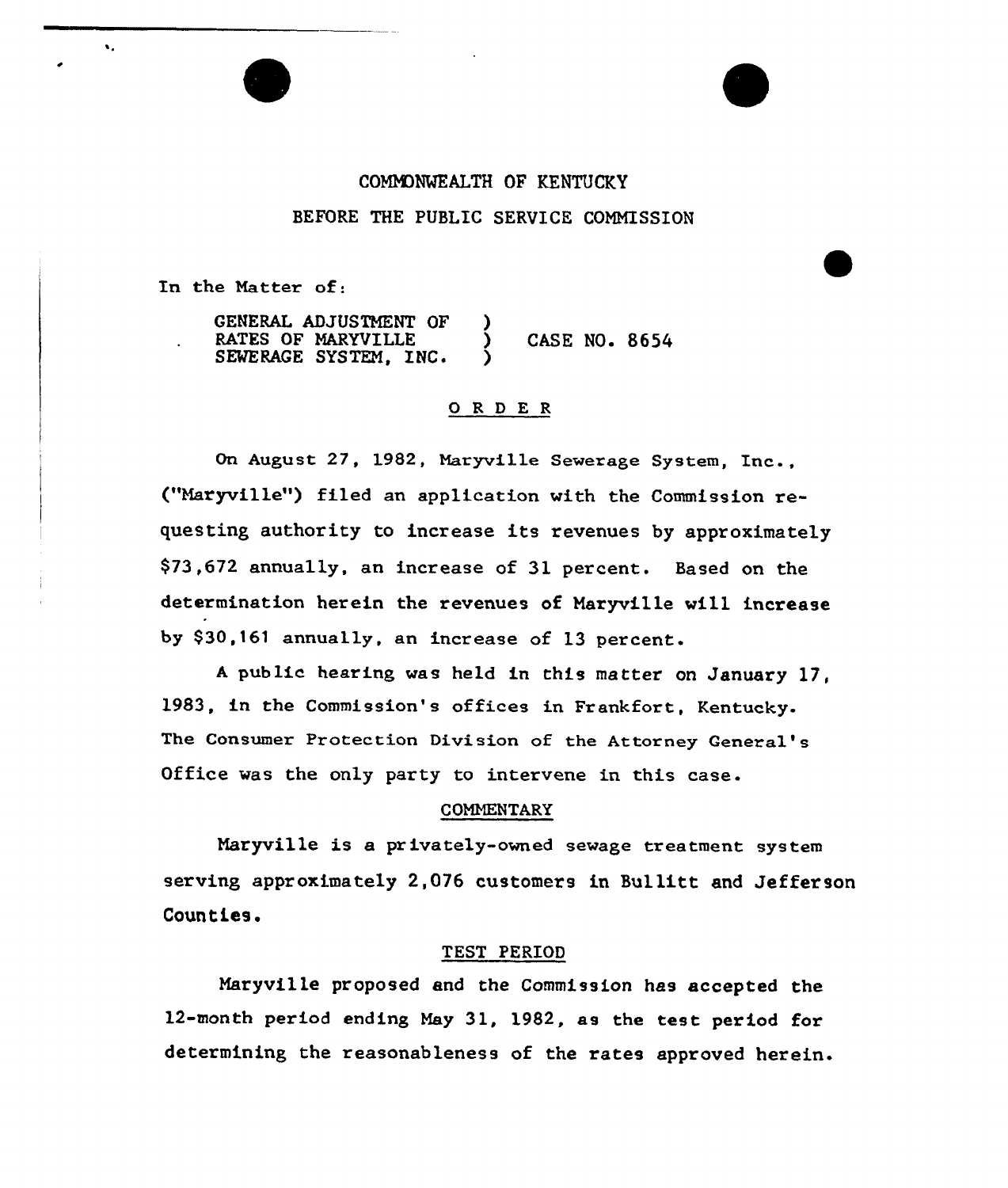Appropriate pro forms adjustments have been included for rate-making purposes.

## REVENUES AND EXPENSES

Nazyville proposed several adjustments to test year operating results as reflected in the comparative income statement filed with the application. The Commission is of the opinion that the proposed adjustments are generally proper and acceptable for rate-making purposes with the following modifications:

#### Electric and Gas Expense

 $\ddot{\phantom{a}}$ 

Maryville proposed to increase actual test period electric and gas expense by \$8,103. The proposed cost increase was based on information obtained from Louisville Gas and Electric Company ("LG&E") informing Maryville to expect a 20 percent increase. Pur suant to the Commission's Order dated December 17, 1982, Maryville furnished copies of electric and gas bills for each month of the test period.

The Commission takes notice that no increase in rates has been granted to LG6E although a rate request is currently pending before the Commission. Maryville filed no evidence as to any requirements for additional volumes of electricity or gas to be purchased above test year levels. Moreover, no evidence was provided that reflects that the test year usage is representative of normal operating costs. Therefore, the Commission has adjusted electric and gas expense based on the actual test year usage and the rates in effect for LG&E at the end of the test year. This determination results in an

-2-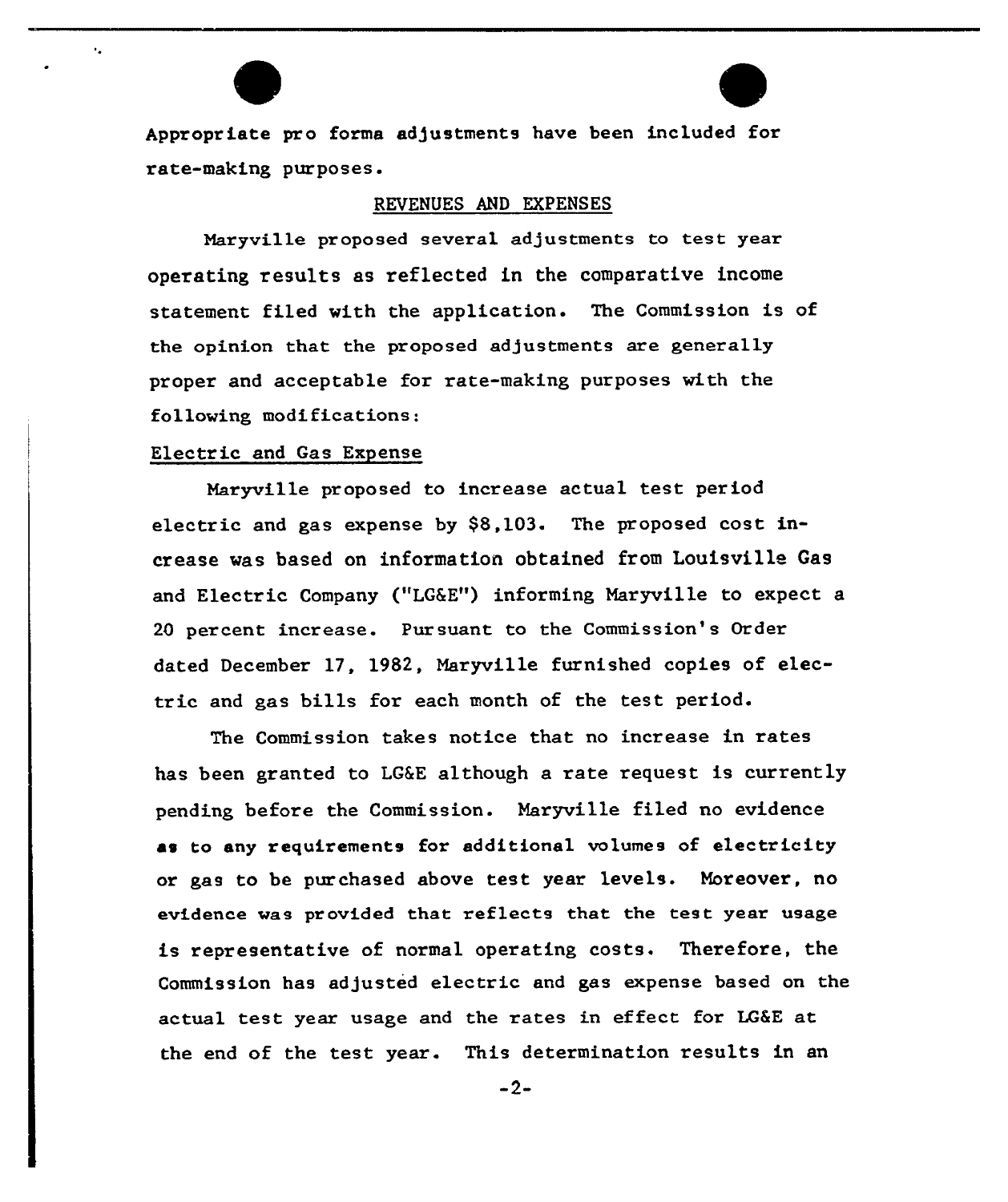

#### Gasoline and Truck Expense

Naryville proposed an adjustment to reduce gasoline and truck expense by 945 for the test period. When asked to provide information about this adjustment in the Commission's Order dated December 17, 1982, Maryville responded that the adjustment was made in the interest of rounding off figures. However, it was further stated in this response that due to the recently enacted 5 cent gasoline tax, gasoline expense should be increased by \$250 instead of being reduced by  $$45.$ Maryville did not provide any evidence indicating that the level of gasoline prices experienced during the test year would continue, thereby requir ing an additional allowance for the new gasoline tax. In fact, Mr. John A. Walser, President and Manager of the sewer system, testified on cross-examination that he understood that gasoline prices were declining currently. The Commission is of the opinion that no conclusive evidence has been presented to support the contention that the additional tax on gasoline will result in an overall increase in this expense above test year levels. Therefore, an adjustment to increase gasoline expense is not justified.

## Sludge Hauling,

Maryville proposed an adjustment to increase sludge hauling expense by 83,309 over actual test period results. The explanation provided for this adjustment is that the

-3-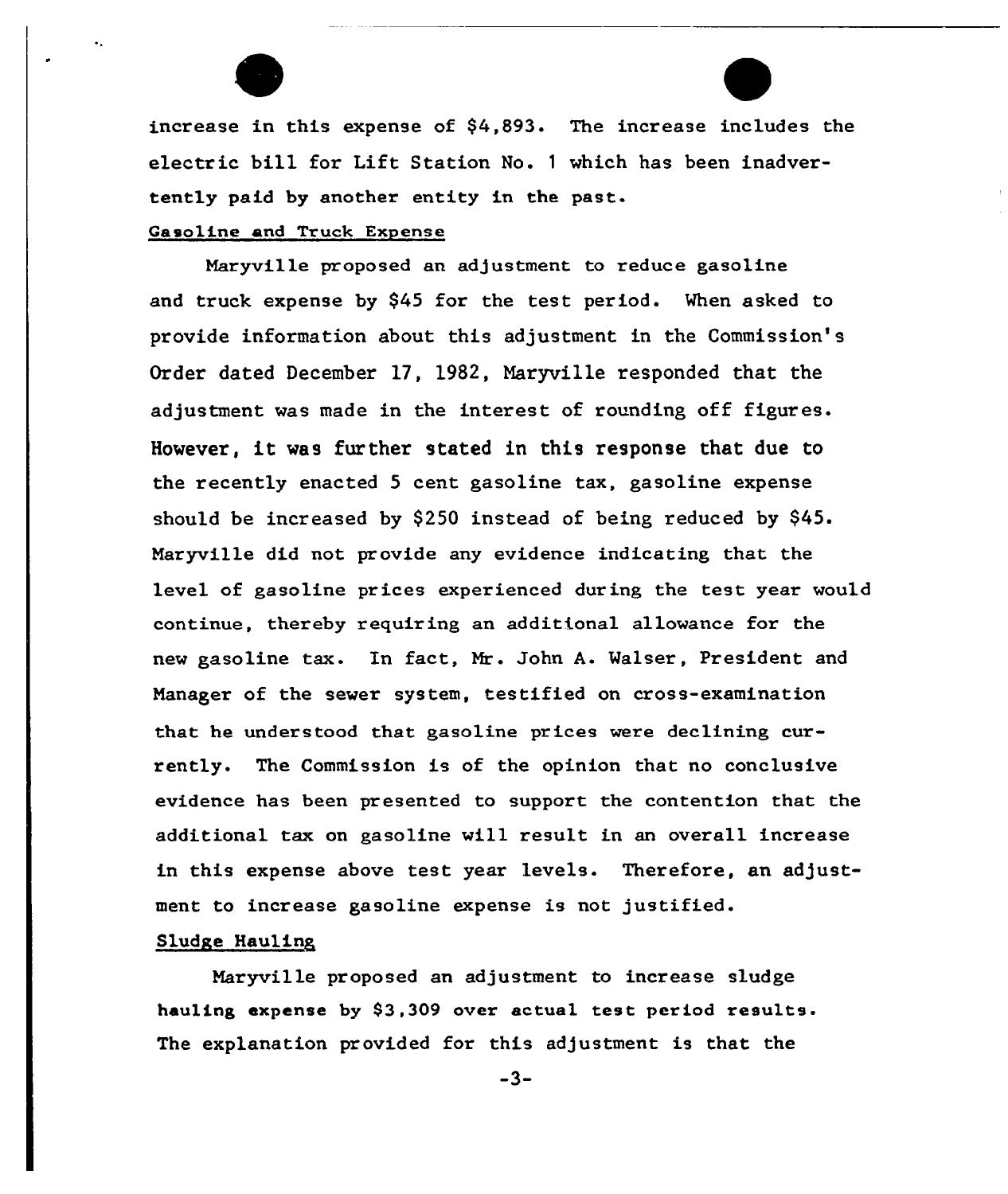practice of dumping sludge on nearby farm land has been discontinued due to a verbal order from the Health Department, and Naryville is now required to transport sludge to the Netropolitan Sewer District ("NSD") which results in additional cost. In its Order dated December 17, 1982, the Commission requested supporting evidence as to the basis for this adjustment. The explanation provided was that additional trips to NSD will be necessary because the dumping of sludge on adjacent farms will be terminated.

Item No. 13 of the response to the Commission's Order dated November 4, 1982, stated that "uncounted trips" were made to farms and undeveloped acreage during the test period. The Commission finds that Naryville has failed to present sufficient evidence whereby a known and measurable change can be identified concerning this expense. Therefore, the Commission has determined that no adjustment shall be allowed for sludge hauling.

## Maintenance - Plant and Equipment

Pursuant to the Commission's Order dated November 4, 19&2, a detailed breakdown of the expenditures charged to this account was furnished. Among the items included in that breakdown was an expenditure totaling \$1,277 for "new pumps for sewer plant no. 4." Based on the description of this item of expense the Commission has determined that the expensing of this item was improper and the item should be capitalized. Therefore, maintenance - plant and equipment has been reduced by  $$1,277$  and applicable depreciation of

 $-4-$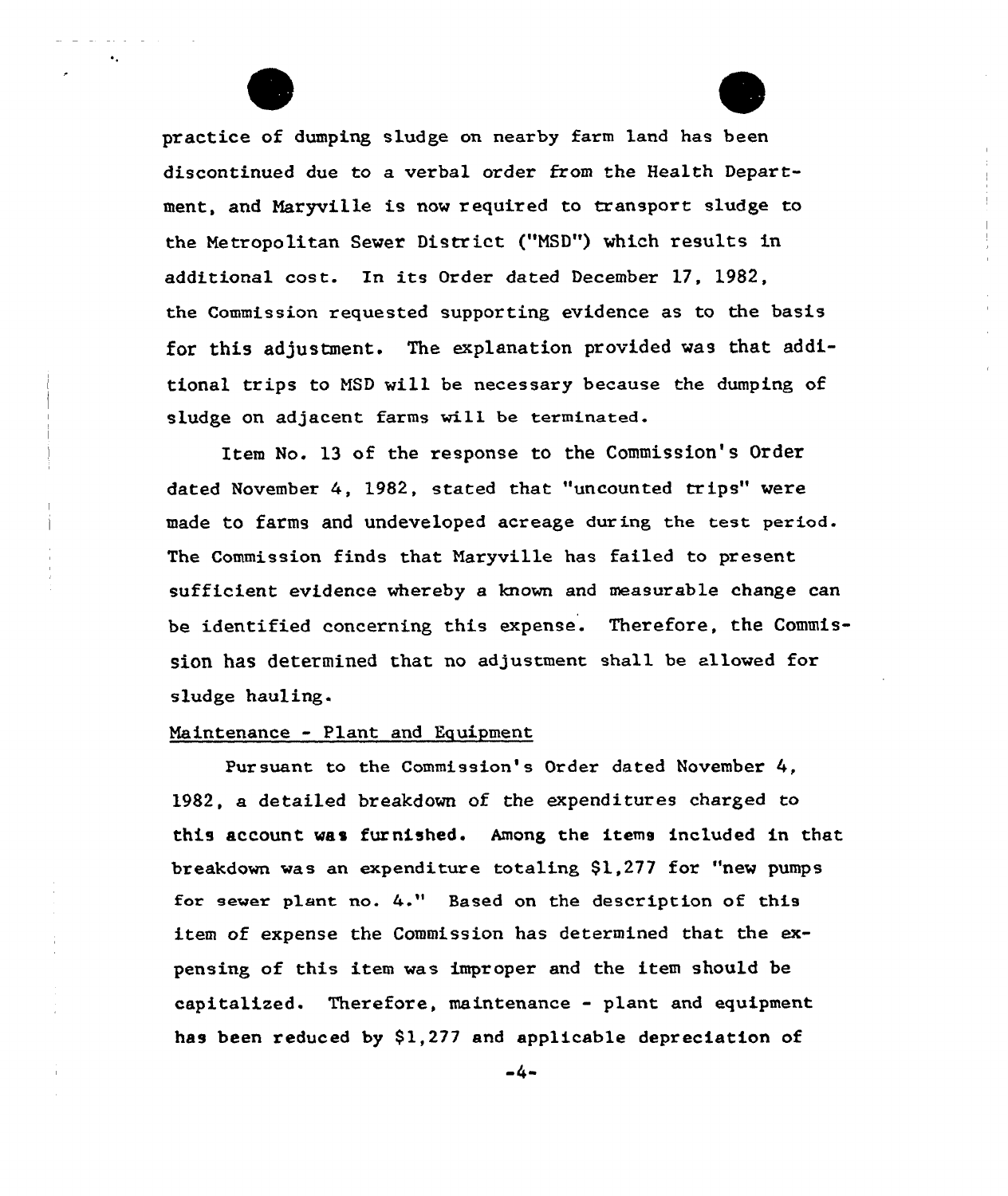

۰.



\$<sup>255</sup> has been added to depreciation expense for the test period to reflect depreciation of this new equipment over a 5-year period.

## Billing and Collection Expense

Naryville proposed an adjustment to increase billing expense by \$345. The explanation provided for this adjustment was that Louisville Mater Company {"LMC") has increased its collection fees by this amount. <sup>A</sup> letter from LWC was filed with the application which reflects that beginning May 1, 1982, LWC's joint service cost will be increased from \$1.53 to \$1.56. Sewer utilities which utilize the billing services of LWC pay a portion of the joint service cost based on the ratio of the sewer bill to the combined water and sewer bill. Therefore, if the water bill increased more than the sewer bill it would be possible for the amount of the joint service cost paid by the sewer utility to decrease. The Commission's Order dated December 17, 1982, requested the basis for the proposed adjustment. Naryville responded that the adjustment was based on LWC's increased collection fee. Naryville explained further that the collection fee was anticipated to increase because it was anticipated that sewer rates would increase and thus Naryville would have to pay a higher percentage of the joint service cost.

The Commission concurs with Naryville's assertion that an increase in the sewer rate would increase the billing and collection fee and typically makes adjustments in sewer utility cases to recognize this additional cost. However, in

 $-5-$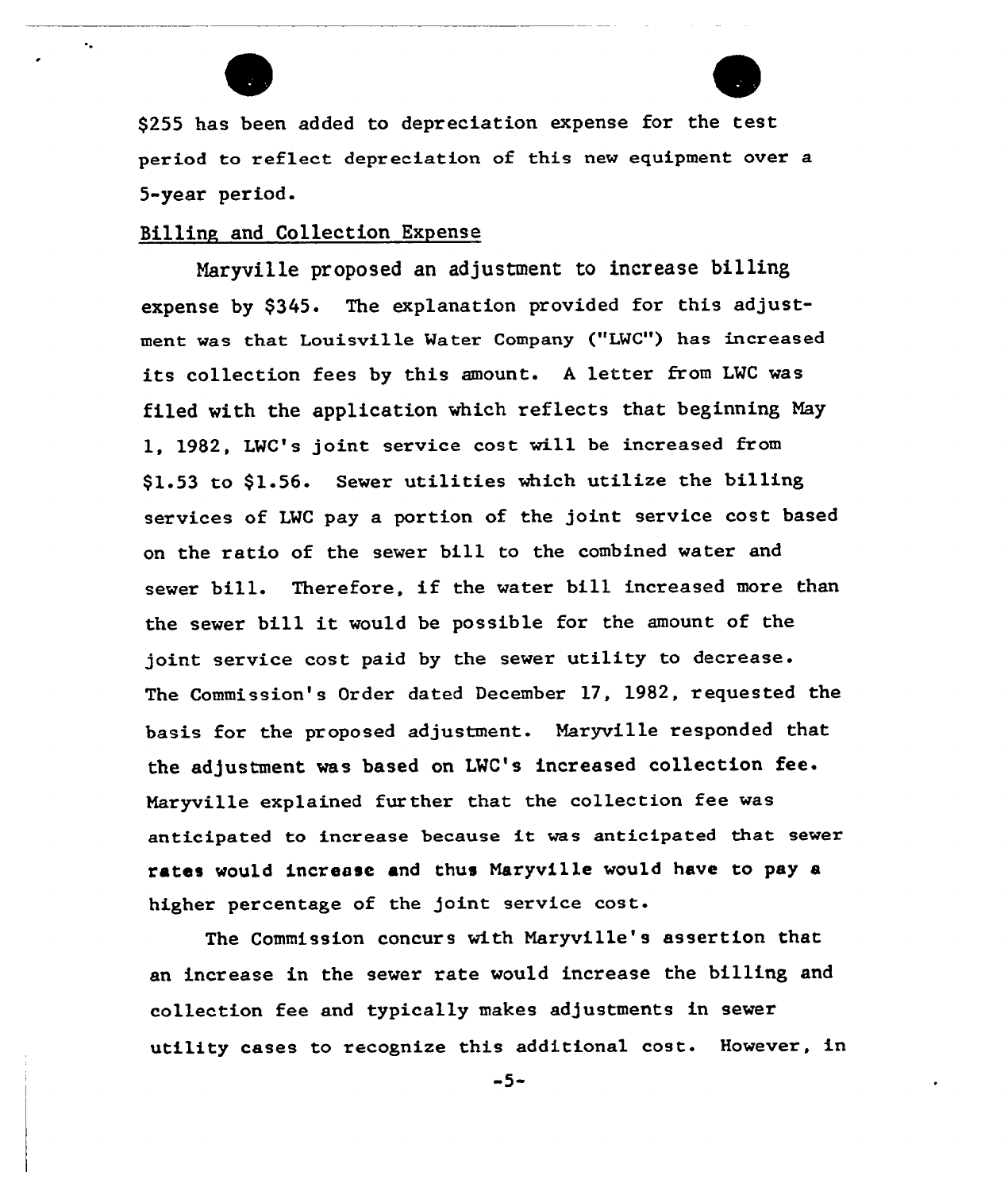this instance the water rates to customers of L'VC were increased effective January 1, 1983, according to information filed by Maryville with its application. Therefore, based on the rate increase granted to Naryville in this Order and the increase in rates by LWC, the Commission has detexmined that an adjustment to billing expense is not required.

## In sur ance

Mar yville proposed to increase insurance expense by \$858 over actual test period results. The adjustment was based upon the most recent insurance rates quoted. Item No. l4 of the Commission's Order dated November 4, 1982, xequested documentation for the increase in rates that was quoted to Maryville. Maryville responded that the major portion of insurance expense is workmen's compensation and liability premiums which are based on payroll. Therefore, the adjustment was based on the proportional increase in payroll. However, the basis, including supporting computations, fox the actual dollar amount of the adjustment was not proyided although a data request specifically sought this infor-I~ mation. The Commission is of the opinion that adjustments can be accepted only when sufficient evidence is presented so that known and measurable changes can be identified. The Commission has determined that Naryville was given sufficient oppor tunity to subs tantiate this adjustment but failed to do so. Therefore, no adjustment has been allowed to increase this expense.

-6-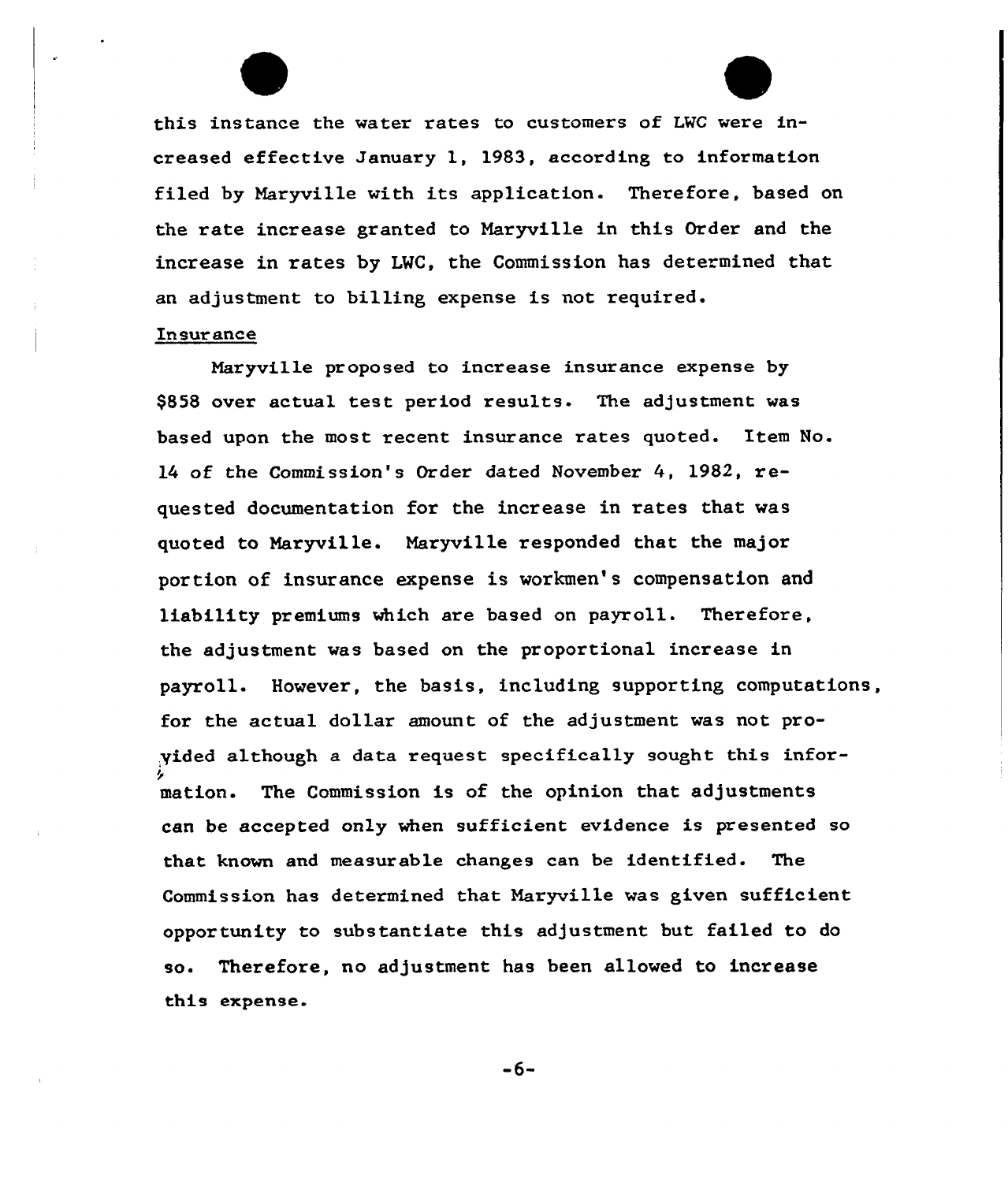

# Telephone Expense

An adjustment was proposed by Naryville to increase test period telephone expense by \$61. The explanation provided for this adjustment was that the cost of telephone service increased during part of the test period. Copies of the monthly telephone bills were requested in Item No. <sup>5</sup> of the Commission's Order dated December 17, 1982. The bills reflected that telephone expense for the test period included basic local charges from South Central Sell for a mobile phone and charges from Allied Telephone Company {"Allied") for an office phone. The Commission has determined that the local monthly service charge from Allied increased by a total of \$3 per month beginning in September of the test period. Therefore, an adjustment to increase telephone expense by \$12 has been made to reflect this increased cost associated with the office phone.

At the hearing Mr. Walser was asked why a mobile phone was essential to Naryville's operation. He testified that the mobile phone was located in his personal automobile and when office personnel were not available to answer the office phone a call-forwarding, feature connected to the phone system would automatically transfer calls to the mobile phone. Customers could call either one of two office locations concerning sewer system business and these phones were answered on a fairly consistent basis during, normal business hours. The Commission requires that utilities provide customers a means to contact sewer system personnel when neces-

 $-7-$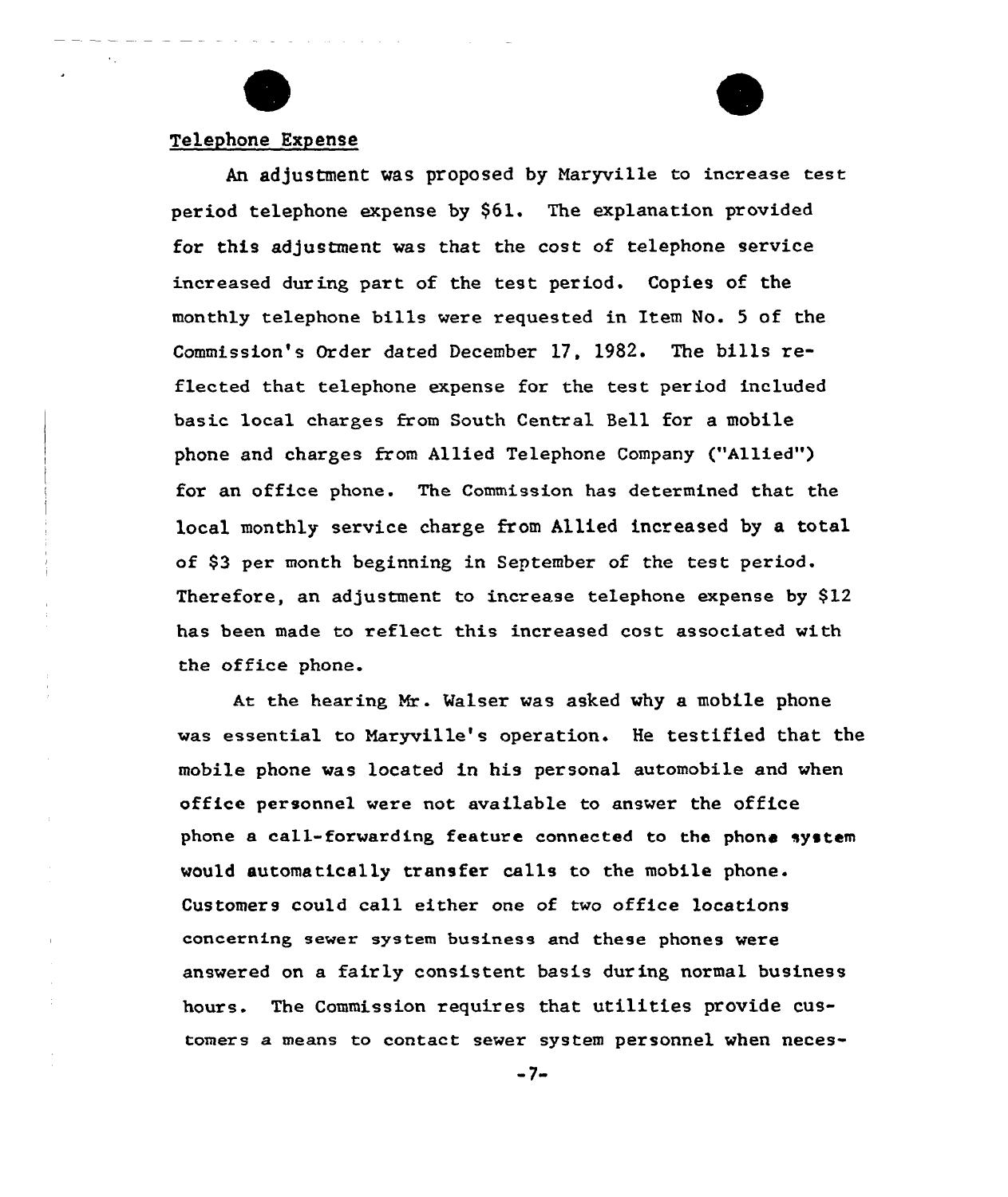

sary. The ability of customers to call either of two office numbers is sufficient in this case to meet that need. The mobile phone may be convenient for sewer-xelated business on certain occasions. However, the Commission is of the opinion that the value of the mobile phone to the sewer operation cannot be reasonably separated from personal use and the benefit to other businesses opexated by Nr. Walser. In addition, the Commission is of the opinion that the mobile phone is not reasonable and necessary to Naryville's operation and this cost should not be borne by the ratepayers. Therefore, the Commission has determined that an adjustment in the amount of \$1,509 should be made for rate-making purposes to decrease telephone expense associated with the mobile phone during the test period.

These two adjustments result in adjusted test period telephone expense of  $$1,442$ .

## Bad Debt Expense

Maryvf.lie pxoposed an adjustment to increase bad debt expense by 9346 over the cost reported for the test year. The adjustment is based upon Naryville's most recent experience, which is getting worse due to the economy. Naryville was given an opportunity to present the basis for the actual dollar amount of this adjustment in its response to Item No. 6(i) of the Commission's Order dated December 17, 1982. The response to this item referred to the 31 percent increase in this account between 1981 and 1982, and Maryville expects bad debts to increase furthex due to high unemployment. The

-8-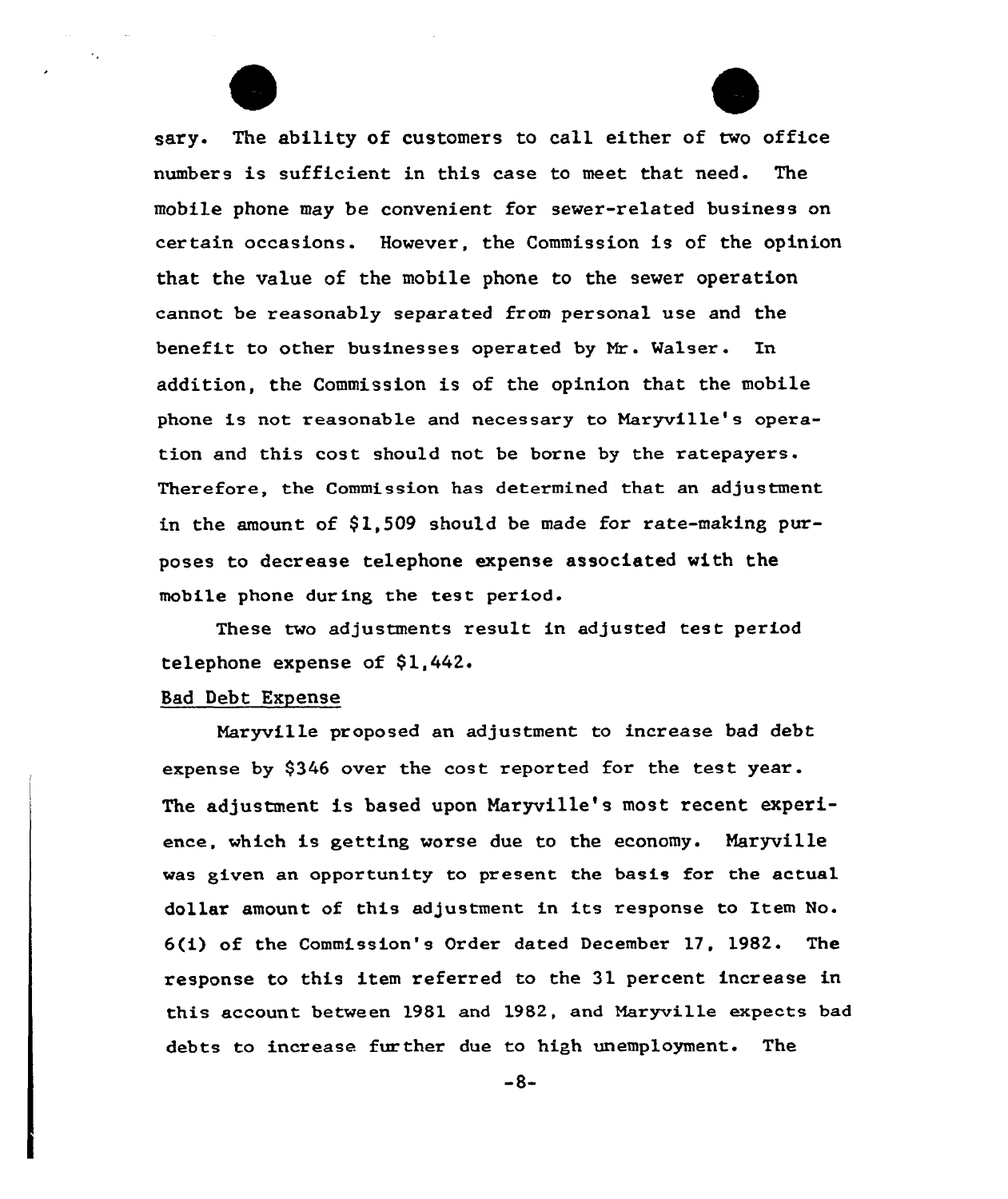Commission is aware of the present economic climate and of the relatively high unemployment prevalent in certain areas. However, the Commission is of the opinion that this adjustment is speculative in nature and that Maryville has failed to present a known and measurable basis for adjusting this expense. Therefore, the Commission has determined that no adjustment should be made for this expense.

# Operator Training Expense

Naryville proposed an adjustment in the amount of \$600 for annual training necessary to recertify sewer plant operators. The cost was based on the training of three men at an estimated cost of \$175 per man. Item No. 5 of the response to the Commission's Order dated November 4, 1982, contains a letter from the Kentucky Board of Certification of Wastewater System Operators that refers to 401 KAR 5:010, Section 8. This section requires that sewer plant operators must accumulate 12 hours of approved training for annual certificate renewal. Maryville has produced evidence that two training sessions were attended during the test period at a total cost of \$554. Under 401 KAR 5:010, Section 8, required annual training may include various types of

The Commission is aware that the Department for Natural Resour ces ("DNR") routinely offers training classes at various locations throughout the Commonwealth. The only fee for the DNR classes is a charge of \$10 to cover the examination cost. Classes offered by other institutions may satisfy the annual training requirement but are generally

-9-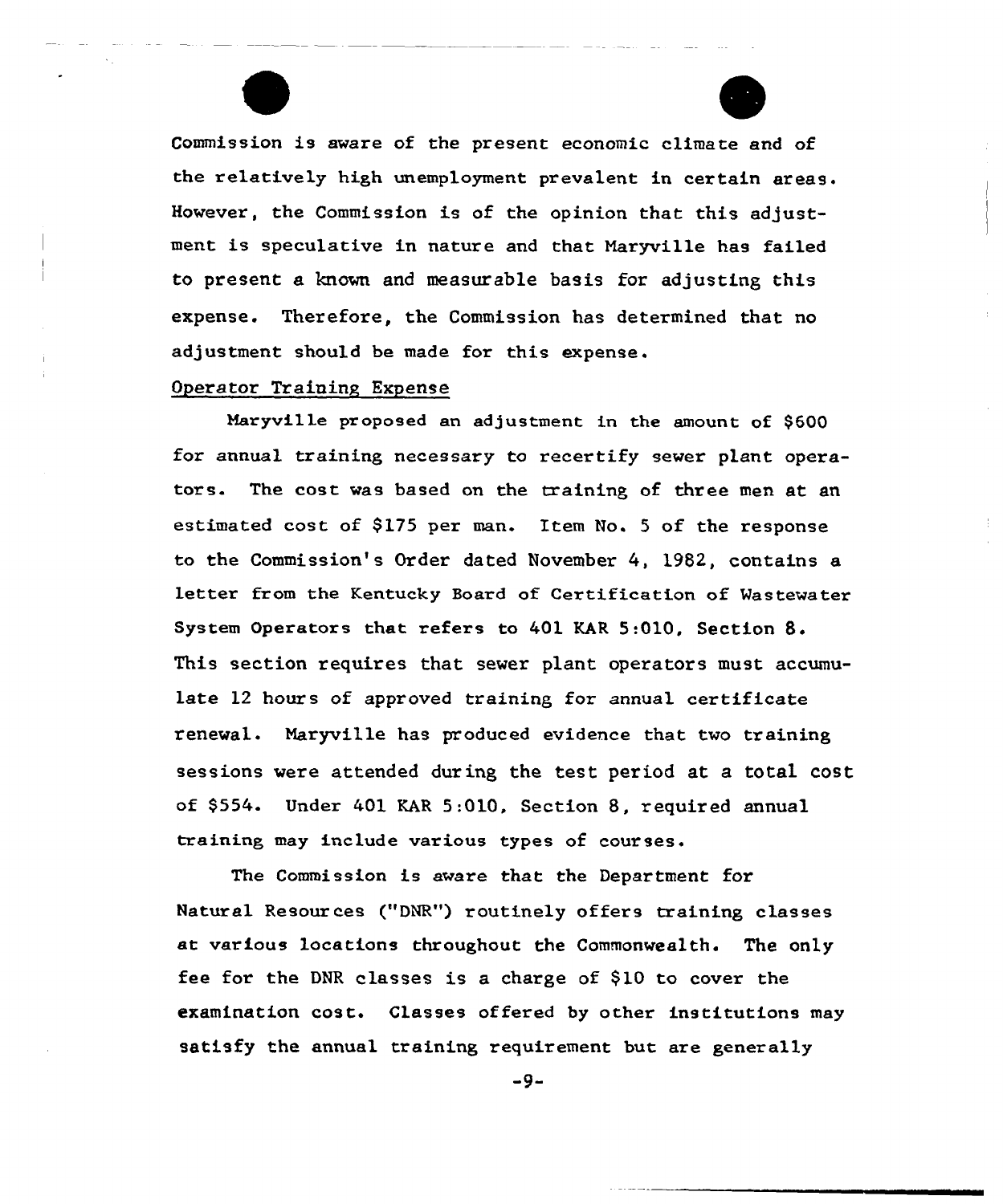

more expensive. Ãaryville personnel attended a DNR class in Owensboro at a cost of \$179, and a class at the University of Louisville sponsored by Speed Scientific School at a cost of \$37S during the test period.

DNR routinely notifies sewer utilities through mass mailings of the training classes that will be available several months in advance. Mr. Walser testified that he is aware of the DNR-sponsored classes but, believing that they are not offered in the Louisville area, he chose the sessions in Owensboro. The Commission is of the opinion that DNR routinely offers training classes twice a year in the Louisville area. The Commission is aware that sewer operators have the option of attending the DNR training or training sponsored by other concerns. However, in setting rates for the future the Commission is of the opinion that ratepayers should bear only those costs which are reasonable and necessary to certify the plant operators. Therefore, the Commission has determined for rate-making purposes that the allawable training expenses for Maryville should be a total of \$162  $\frac{1}{2}$  in this case. This amount includes the necessary fees and travel expenses for three employees to attend the DNR training within the Louisville area. An adjustment has been made to reduce operating expenses by \$392 to exclude the additional cost incurred during the test year.

<sup>3</sup> DNR exams at  $$10$  each =  $$30; 3$  renewal fees at  $$4$ 11 each  $= $12$ ; travel,  $$120$ .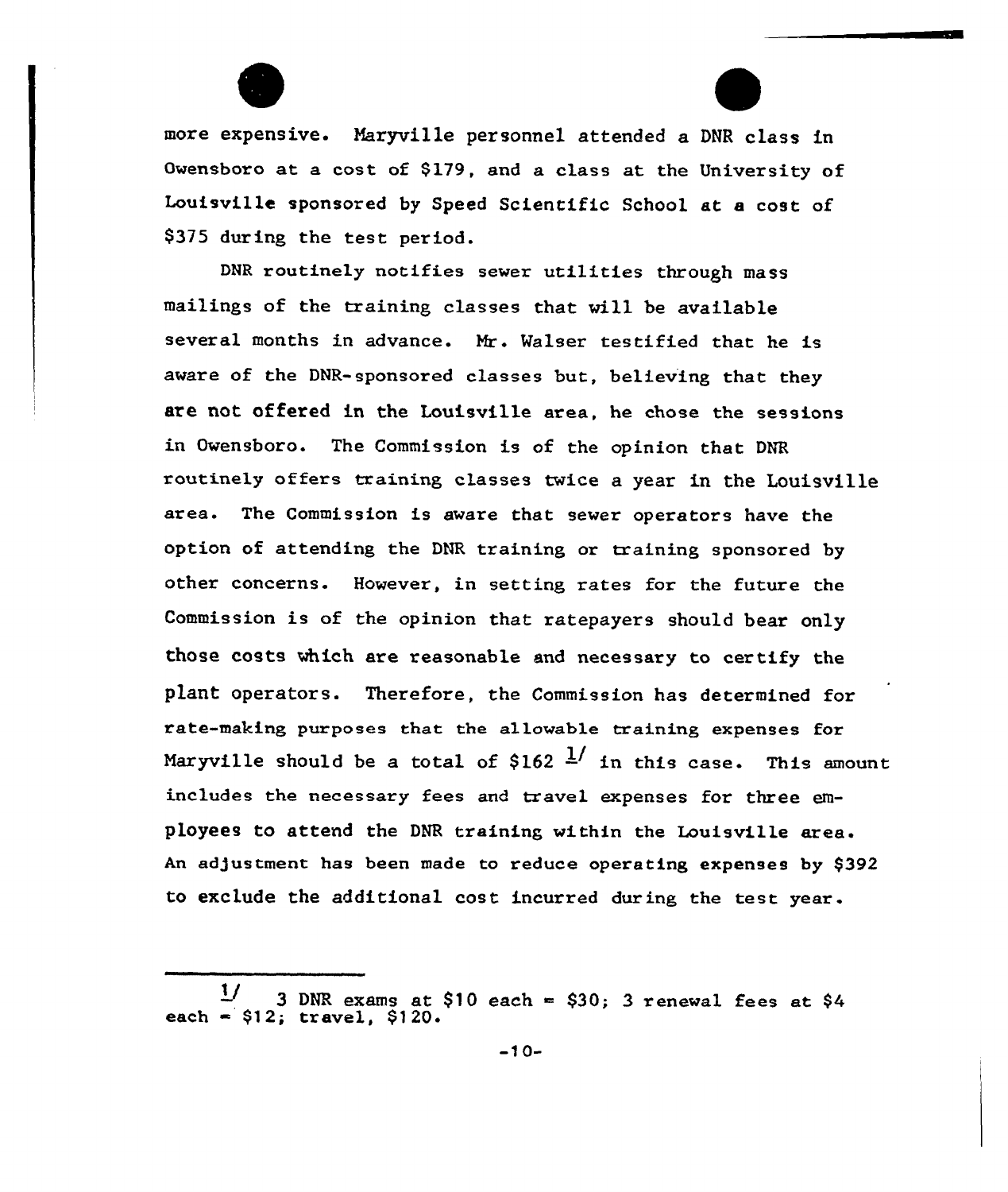

## Depreciation

The depreciation schedule submitted by Naryville with the application reflects the use of an accelerated method of depreciation for book purposes for some of the assets. It is the policy of this Commission to compute depreciation expense for rate-making purposes on the basis of the straight-line method. The Commission has determined that depreciation expense for the test period has been overstated due to the use of the accelerated method. Therefore, depreciation expense has been reduced by \$2,498 for the test period to reflect the use of the straight-line method of depreciation. In determining the allowable depreciation expense for ratemaking purposes the Commission has computed straight line depreciation based on the net book value of plant in service and the remaining life of these assets.

# Taxes Other Than Income Taxes

Effective January 1, 1983, Naryville increased employee wages by approximately 7 percent. An adjustment has not been proposed by Maryville to increase payroll taxes in connection with this pay increase. However, the Commission has determined that the employer's share of payroll taxes will increase as a result of the pay increase. Therefore, an adjustment has been made to increase payroll taxes by \$578 for the test period.

#### Income Taxes

Naryville pxoposed an adjustment in the total amount of \$7,000 for state and federal income taxes. However, based

 $-11-$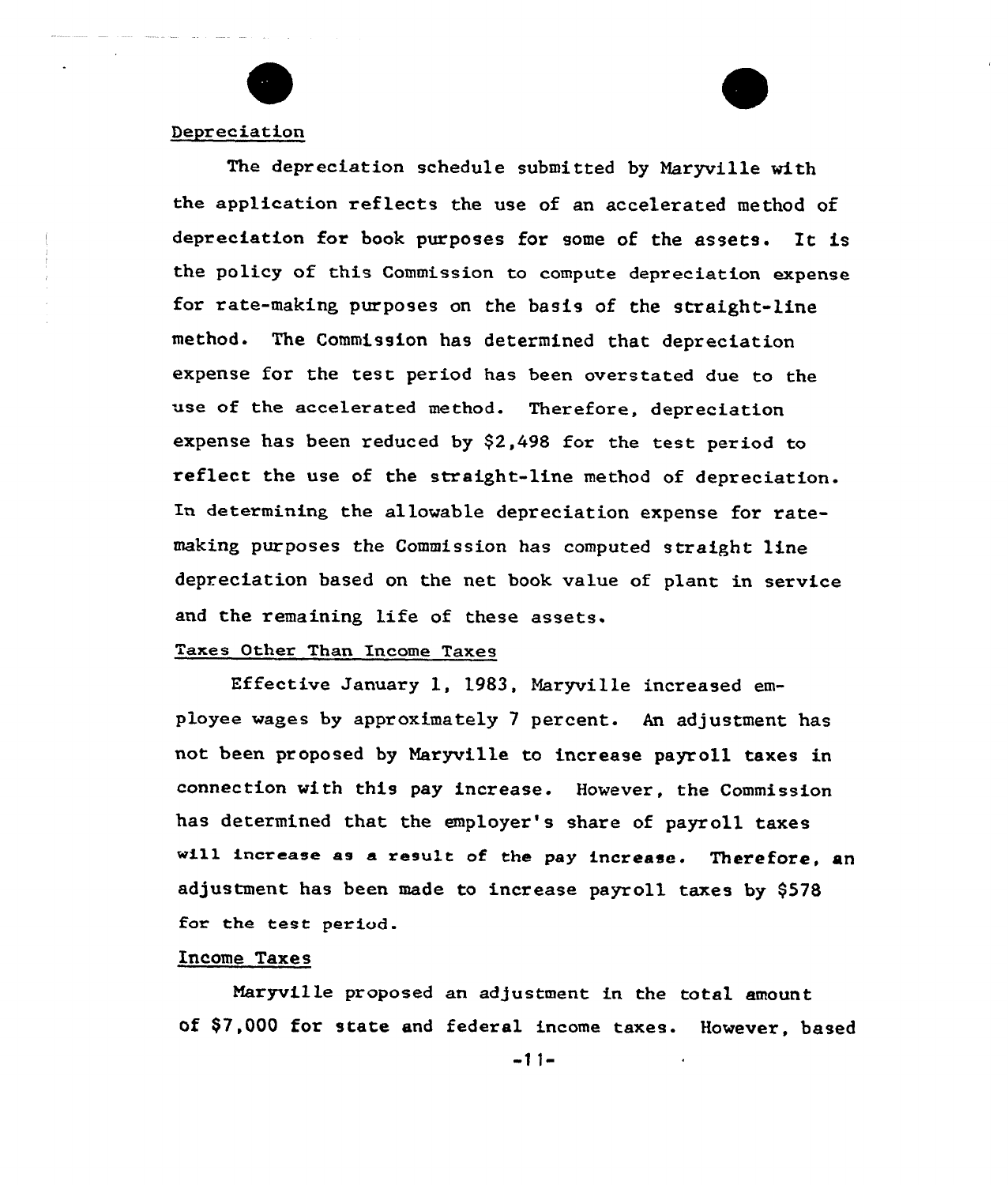on the rate increase granted in this Order the Commission has determined that an adjustment in the total amount of \$4,751 should be made for income taxes.

F

# Reserve - Plant Replacements

Naryville proposed to increase operating expenses by \$20,000 to establish a reserve account for the purpose of funding future major expenditures. Nr. Walser testified that the proposed annual deposit to the fund was based on an estimate of future expenditures for major items. The Commission is of the opinion that the estimate proposed by Maryville is speculative in nature and that the forecasting of future expenditures fails to meet the criteria of known and measurable changes. In addition, the Commission is of the opinion that ratepayers should not bear costs when a need has not been demonstrated for acquisitions nor should ratepayers bear the cost for proposed acquisitions when the item has not yet been purchased by the utility. Therefore, the Commission has denied the proposed cost of establishment of a reserve account for rate-making purposes in this case.

Based on the allowed pro forma adjustments, Maryville's test period and adjusted operating statement appears as follows:

|                                                                                                                  | Actual                                                       | Pro forma                                         | Adjusted                                                              |
|------------------------------------------------------------------------------------------------------------------|--------------------------------------------------------------|---------------------------------------------------|-----------------------------------------------------------------------|
|                                                                                                                  | 5/31/82                                                      | Adjustments                                       | Test Year                                                             |
| Operating Revenue<br>Operating Expenses<br>Operating Income<br>Interest Income<br>Interest Expense<br>Net Income | \$234,128<br>218,644<br>\$15,484<br>91<br>30,971<br>(15.396) | $-0-$<br>11,108<br>5(11, 108)<br>(91<br>(16, 412) | \$234,128<br>229,752<br>$5 - 4,376$<br>$-0-$<br>14,559<br>\$ (10,183) |

 $-12-$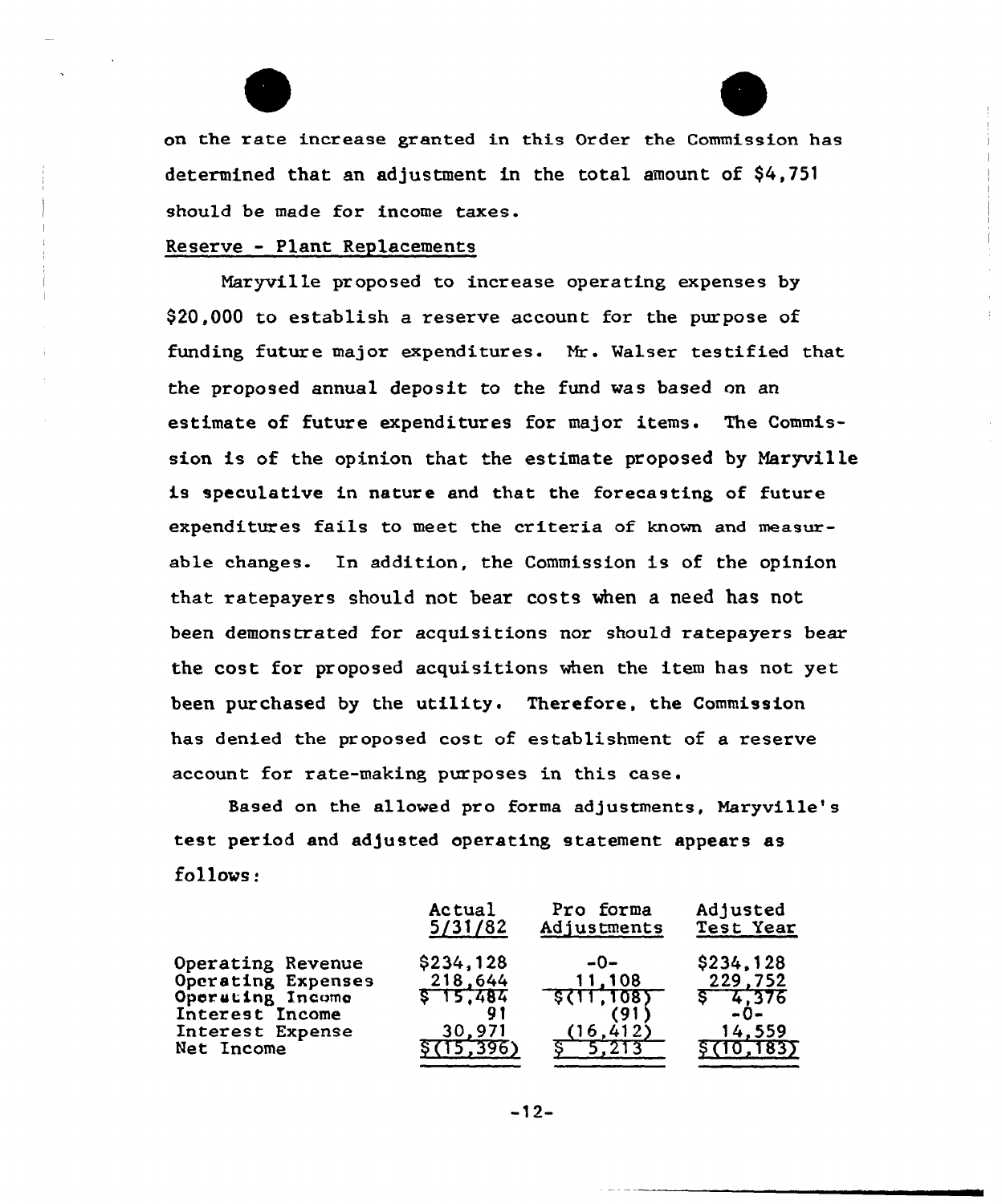

#### REVENUE REQUIREMENTS

Naryville presented no evidence in this case on its required rate of return. On the pro forma operating statement. Maryville indicated that its requested net income was 11.8 percent of proposed operating revenues, and made reference, in its explanation for a proposed reserve account, to the Commission's policy of using the operating ratio  $\frac{2}{3}$  to determine revenue requirements for sewer utilities. No evidence was presented by Naryville on its required reserve margin or the appropriate operating ratio.

In determining revenue requirements of utilities within its jurisdiction the Commission has primarily used four methods to derive the allowed earnings. These methods are: (1) rate of return on net investment or capital; (2) debt service coverage; (3) times interest earned ratio; and (4) operating ratio. The method used most frequently for determining the revenue requirements of sewer utilities is the operating ratio. The Commission has used this method due to the unusual capital structure of sewer utilities, the difficulty in arriving at a fair value of investment for rate-making purposes, and the relatively small capital cost in comparison to plant investment. The operating ratio genera11y allowed for sewer utilities has been in the range of 88 percent although in past cases operating ratios of 93.5% and higher have been granted. In the last case approving rates for Naryville, 88 percent was the allowed operating ratio. The Commission has reviewed the

 $\frac{2}{\text{Operating}}$  Ratio =  $\frac{\text{Operating Expenses + Depreciation + Taxes}}{\text{Gross Revenue}}$ Gross Revenue -13-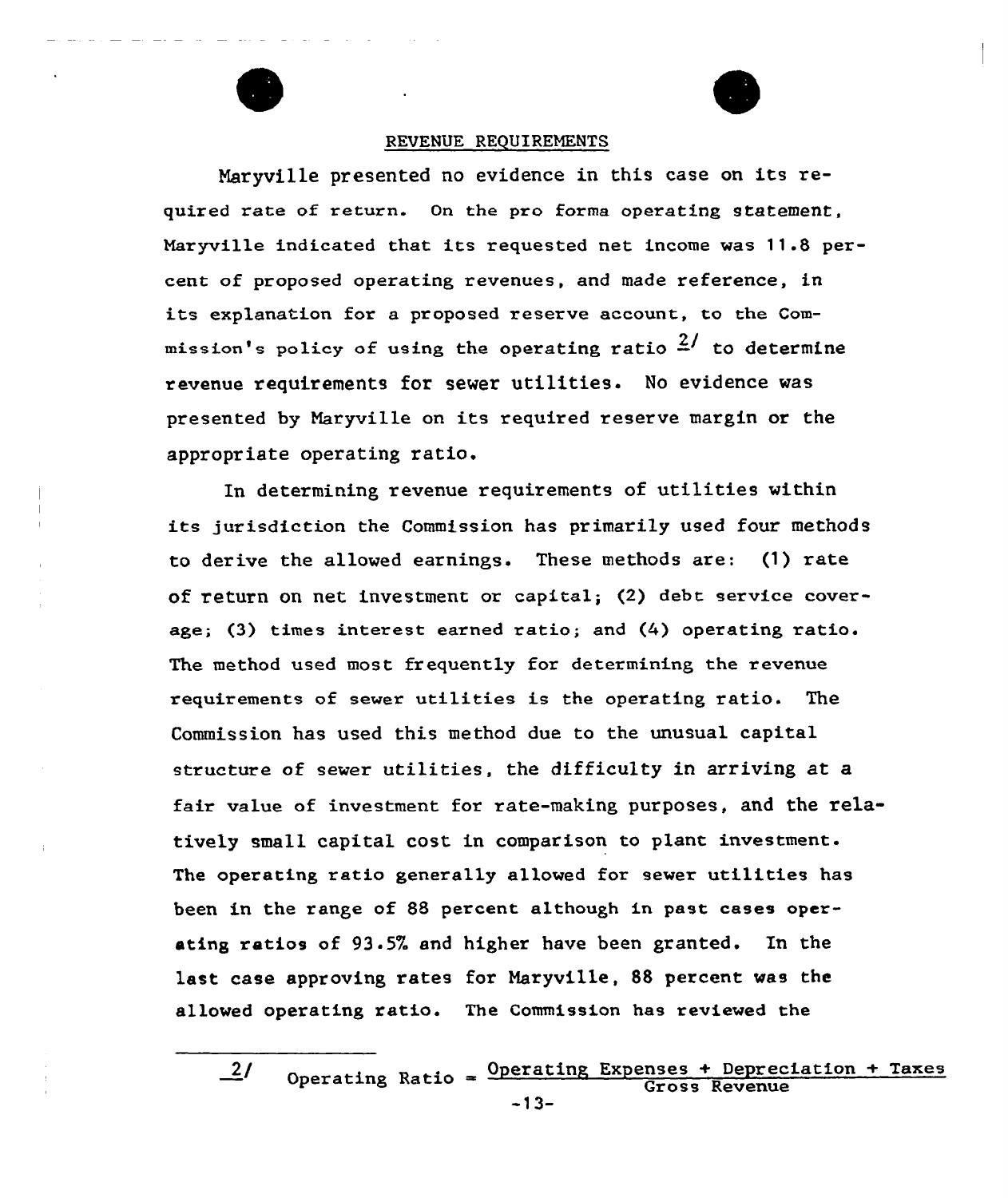

evidence of record in this case and finds that the operating ratio method should be used in determining the revenue requirements of Naryville.

Xn establishing the appropriate operating ratio for a utility, the Commission must consider factors such as the amount of investor-supplied equity capital and the risk associated with that investment, the availability of funds from externa1 sources for expansion and improvements, the required level of internal funds for expansion, improvements and repayment of debt, the required level of reserves for contingencies. and a reasonable surplus.

In this instance the owners of Naryville have made vexy little investment in the utility. Total equity capital at the end of the test year was a deficit  $$12,667$  with  $$1,000$  of common stock and  $$(13,667)$  in unappropriated retained earnings. The availability of funds from outside sources to finance capital needs is demonstxated by the long-term debt and notes payable outstanding, and no evidence has been presented that would reflect that external funds would not be available to Maryville when required for expansion and improvements. Moreover, the Commission has denied, in the preceding section of this Order, a proposed adjustment to provide funds to establish a reserve for repairs and replacements because no evidence was provided to reflect the necessity of these funds.

Therefore, the determination of a reasonable level of earnings, and the expectation that those earnings can be achieved are the primary concerns in estabLishing a reasonable operating

 $-14-$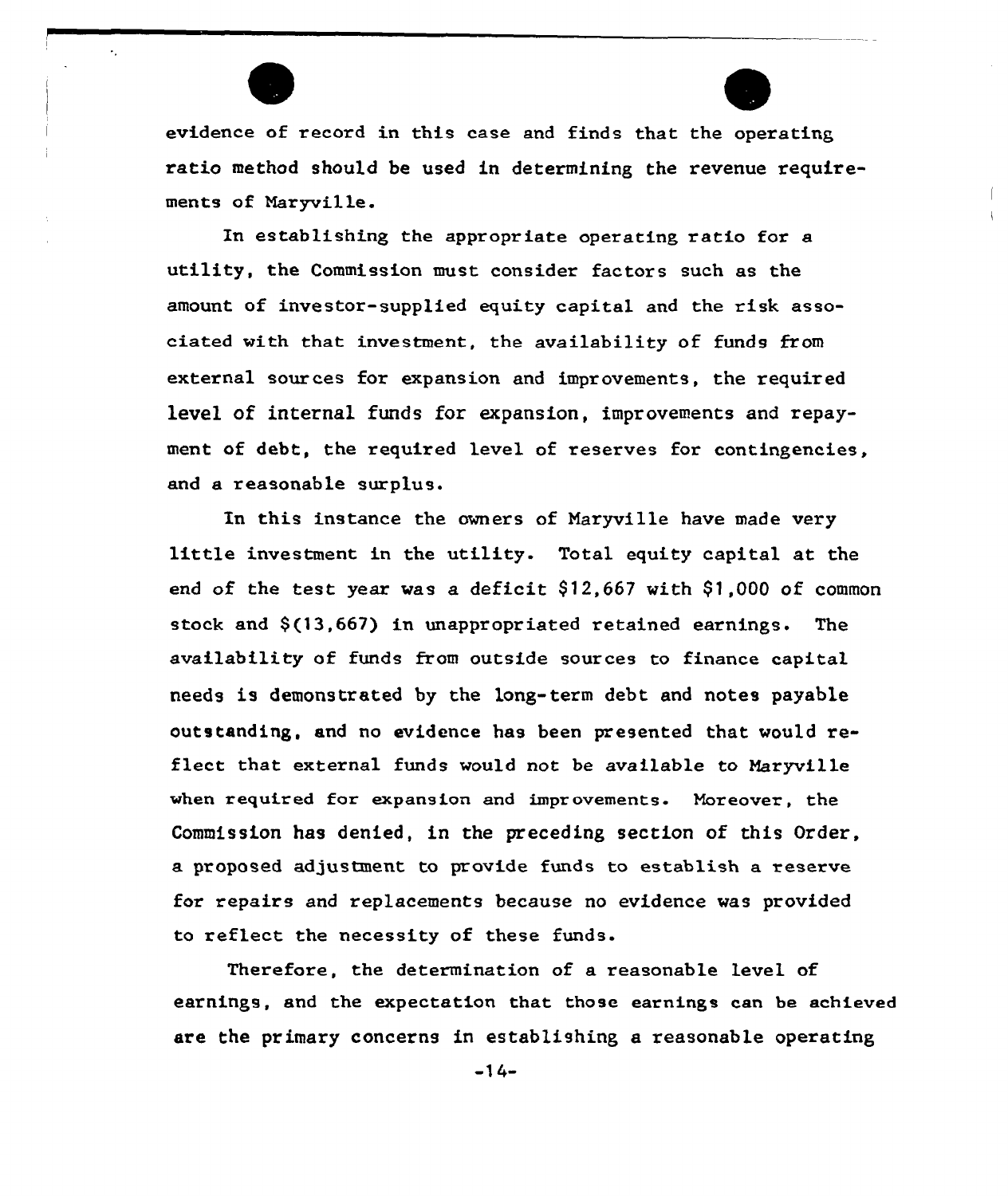

ratio for Naryville. The Commission is of the opinion that the erosion of earnings should not be a critical factor in this detexmination because the Commission has allowed numexous adjustments to the historical test year operating expenses to reflect known and measurable changes, thus rendering the pro forma operating expenses representative of expected future operating costs. Moreover, the current economic climate should not produce significant inflationaxy pressuxe on the adjusted operating expenses allowed in this case.

and a strong companies and

The Commission is of the opinion that an 88 percent operating ratio would produce excessive cash reserves and should not be used in this instance. The Commission finds that a more reasonable operating ratio for Naryville would be 92 percent.  $\frac{3}{2}$  This operating ratio will provide net operating income of 934,537 which will be sufficient to service Naryville's debt and provide a reasonable surplus for equity growth. This level of net income will provide a 1.2 debt service coverage which has been allowed in other sewer and water cases by this Commission.

Therefore, the Commission finds that Naryville is entitled to increase its rates to produce total revenues of \$264,289 which will require an increase in revenues of \$30,161 annually.

 $3/$  According to A.J.G. Priest's Principles of Public Utility Regulation, Vol. I, p. 224, operating ratios of 92 to 96 percent are not unusual and have often been equivalent at the 92 percent level to returns of 15 percent.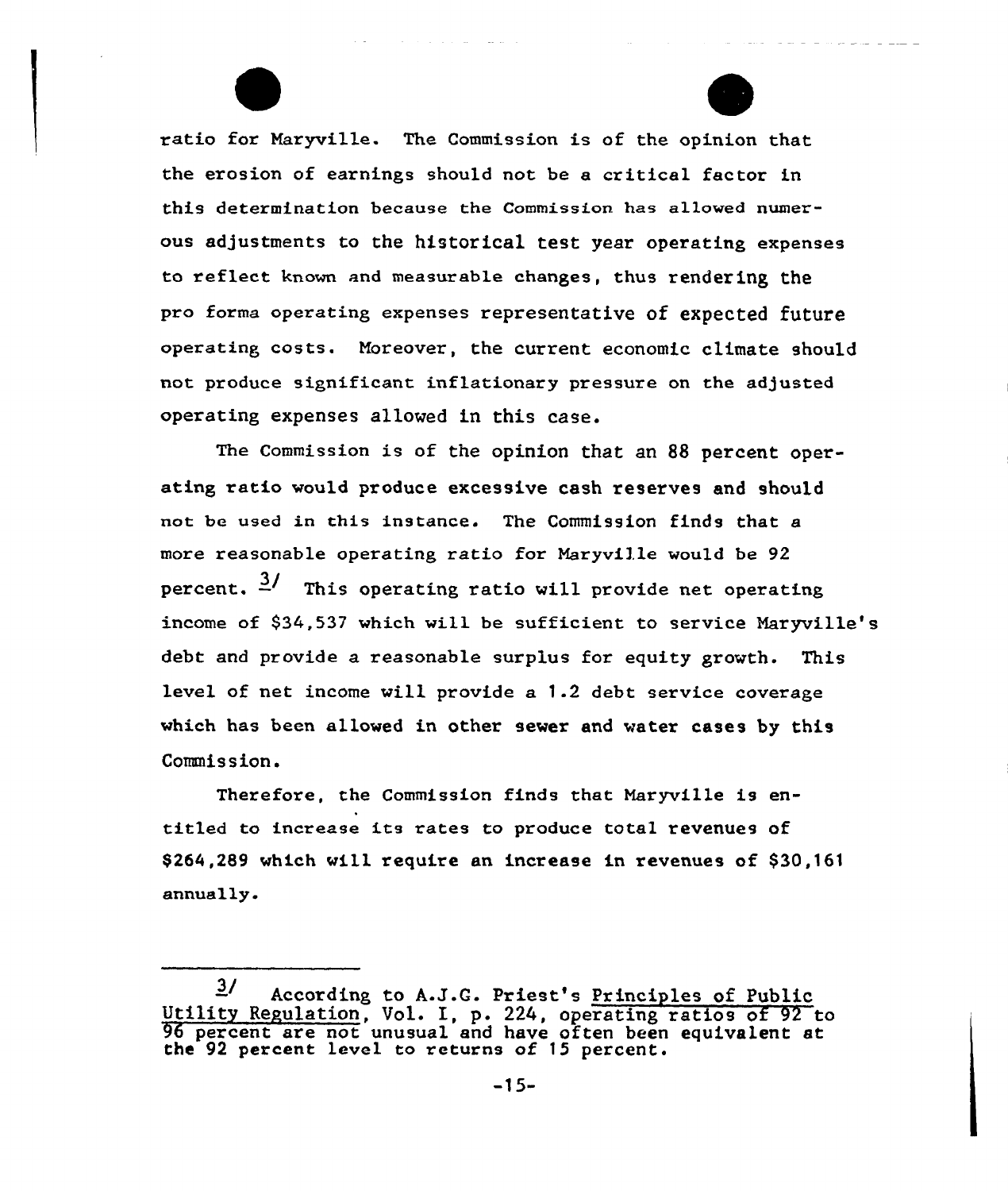# ACCOUNTING RECORDS

Item No. 1 of the response to the Commission's Order dated December 17, 1982, reflects that certain development costs are being recovered through tap-on fees and from the Turnpike Water District. Item No. 4 of the additional information which was requested at the hearing reflects that \$3,319 was charged to development costs between December 31, 1981, and Nay 31, 1982- Naryville stated that no journal entries were necessary because the amounts appeared as xeceipts in the cash xeceipts journal. The Commission is of the opinion that this procedure is not in accordance with the Uniform System of Accounts fox Sewer Utilities as prescribed by this Commission. The receipts collected should be credited to Contributions in Aid of Constxuction (Account No. 271) and the applicable development costs transferxed to the appropriate plant in service account. Therefore, the Commission has determined that Maryville should make the proper entries to correct the previous accounting treatment and all subsequent transactions should be in accordance with the Uniform System of Accounts.

The application reflects that total investment in plant by Maryville is \$1,498,926. It has been established that \$1,260,127 of this amount is recognized to be contributed property. However, Maryville did not include a Contributions in Aid of Construction account within the test period balance sheet. Item No. <sup>8</sup> of the response to the Commission 's Order dated December 17, 1982, reflects that the cost af contributed

-l6-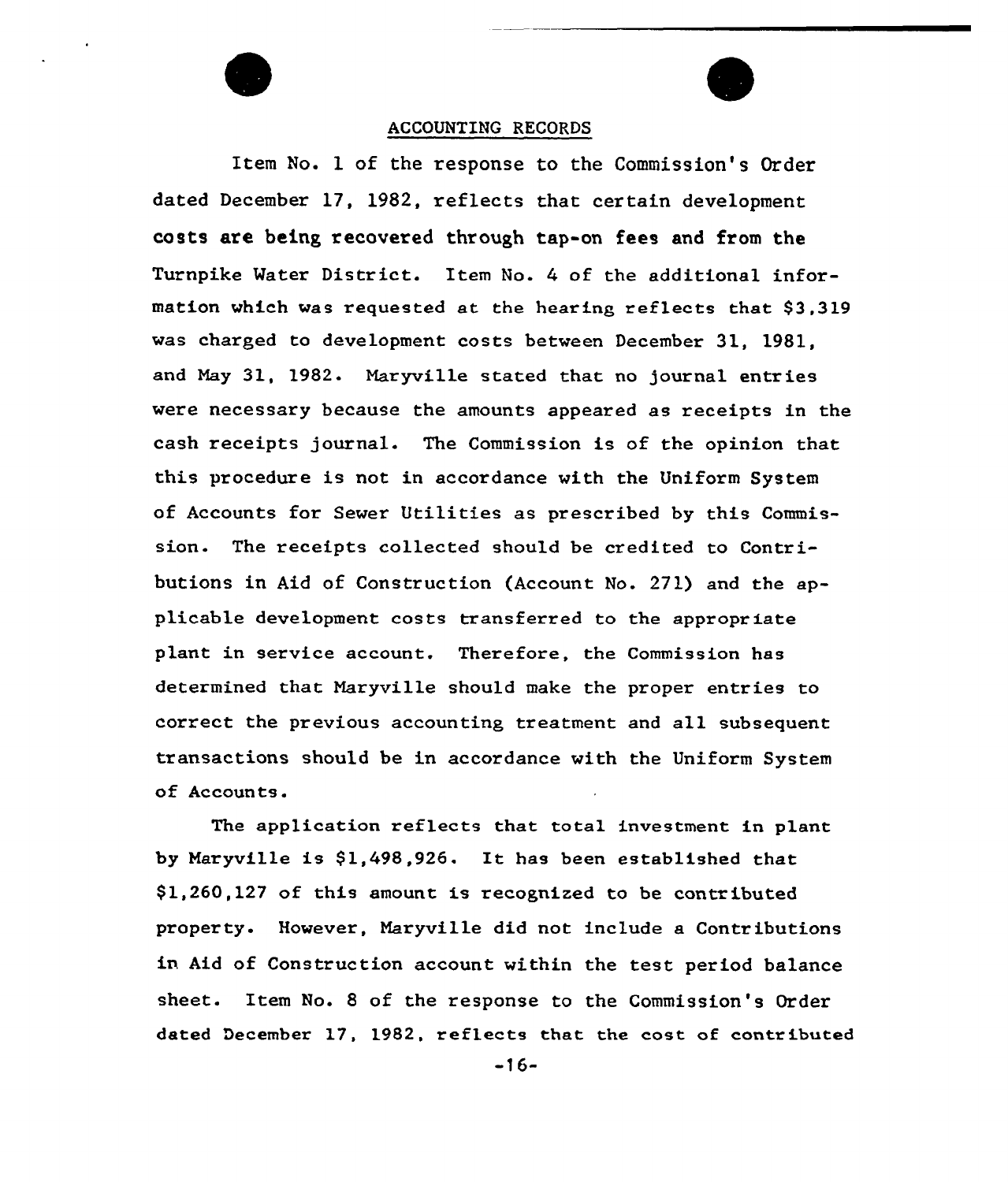

utility plant is included within utility plant cost on the balance sheet. This cost was fully amortized before contribution and the amount amortized has been included within accumulated depreciation on the balance sheet. The Commission is of the opinion that this accounting practice is not in accordance with the Uniform System of Accounts. Therefore, the Commission has determined that Naryville should make the entries necessary for its records to be in accordance with the Uniform System of Accounts.

Naryville requested an adjustment in this case to recognize depreciation on costs incurred to construct a water line to sever plant No. 4. Item No. <sup>7</sup> of the response to the Commission's Order dated November 4, 1982, reflects that these costs are classified as development costs. The Commission has determined that Naryville should transfer these costs to the appropriate plant in service account to reflect the proper classification of these costs.

## SUMMARY

The Commission, having considered the evidence of record and being advised, is of the opinion and finds that:

1. The rates in Appendix <sup>A</sup> are the fair, just and reasonable rates fax Naryville and vill produce gross annual revenue sufficient to pay its operating expenses, service its debt and provide a reasonable surplus for equity growth.

2. The rates proposed by Maryville would produce revenue in excess of that found reasonable herein and should be denied upon application of KRS 278.030.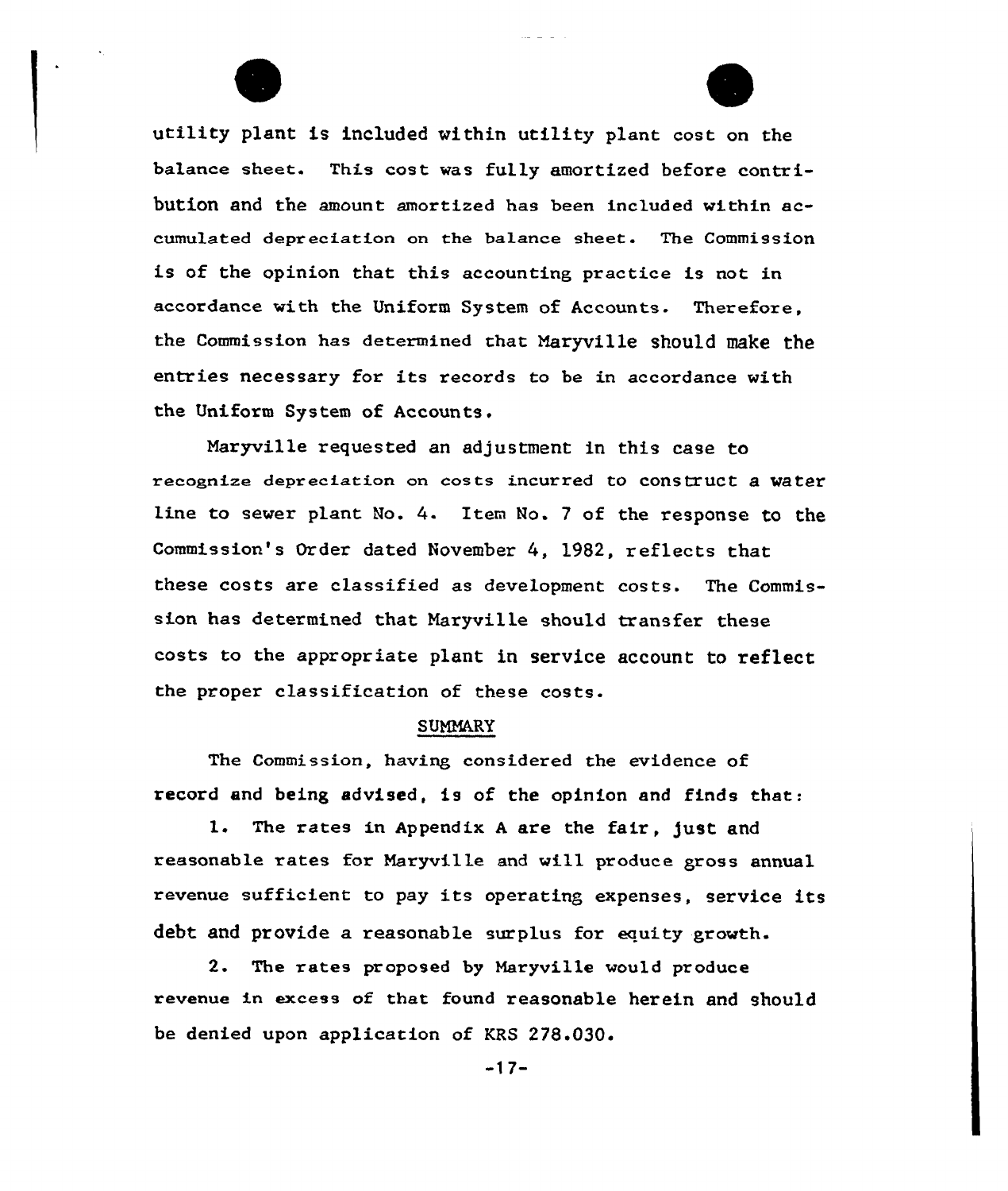3. A portion of the accounting records maintained by Maryville are not in accordance with the Uniform System of Accounts for Sewer Utilities as prescribed by this Commission and the applicable records should be changed.

IT IS THEREFORE ORDERED that the rates in Appendix <sup>A</sup> be and they hereby are approved for service rendered by Naryville on and after February 16, 1983.

IT IS FURTHER ORDERED that the rates proposed by Maryville be and they hereby are denied.

IT IS FURTHER ORDERED that Naryville shall revise its accounting records in the areas specifically mentioned herein to be in accordance vith the Uniform System of Accounts for Sewer Utilities as prescribed by this Commission.

IT IS FURTHER ORDERED that within 30 days from the date of this Order Naryville shall file with the Commission its revised tariff sheet setting out the rates appxoved herein.

Done at Frankfort, Kentucky, this 17th day of February, 1983.

PUBLIC SERVICE COMMISSION

Vize Chairman )

**Commissione** 

ATTEST: